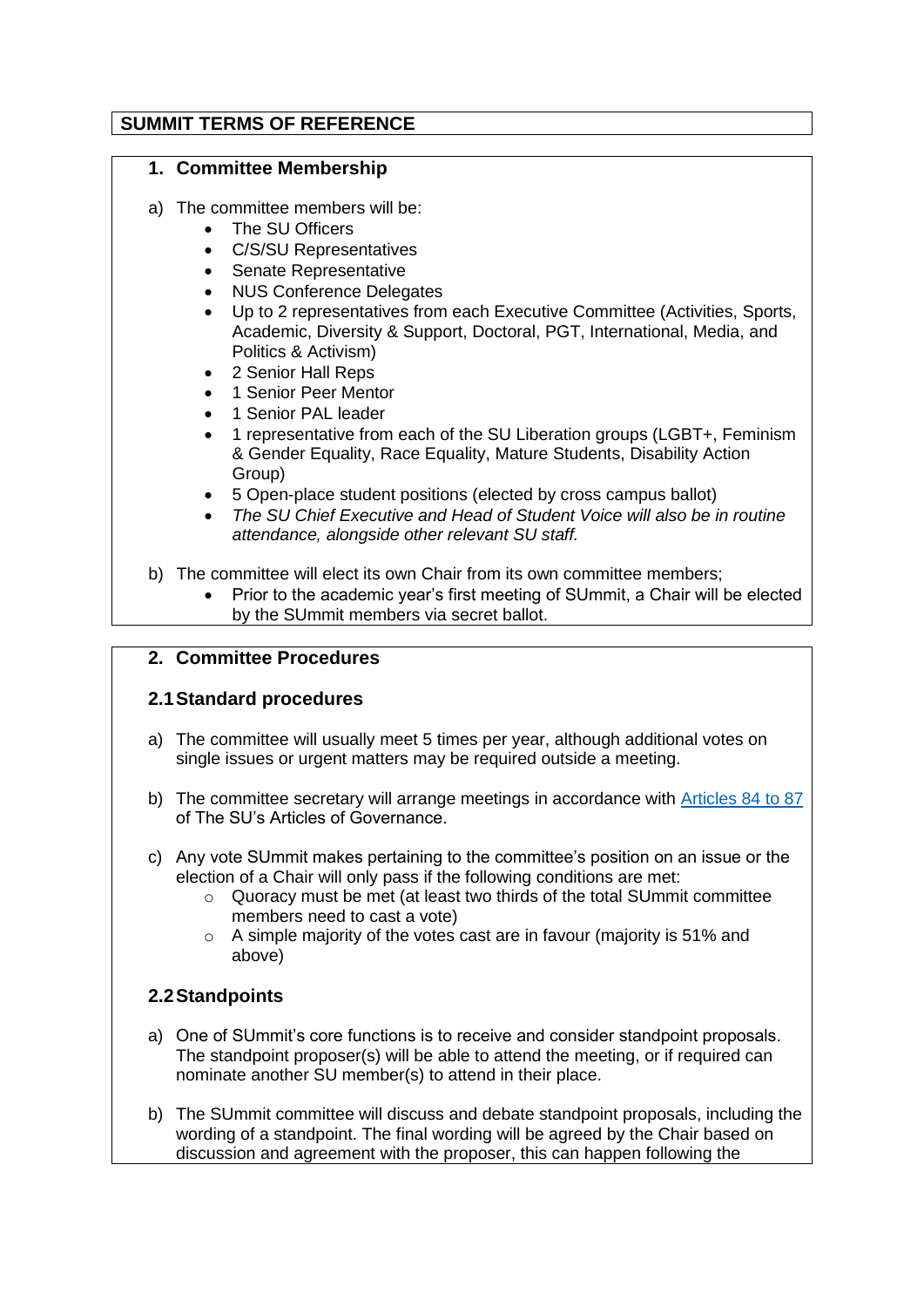meeting if required. The final wording must be fully supported by the original proposer.

- c) If the SUmmit committee decides not to vote directly on a standpoint during a meeting, the committee can vote to enact one of the following options:
	- o Refer to Head of Student Voice to provide a briefing (at the following meeting) on new or existing research data, student engagement activity feedback, sector activity or other relevant evidence on the issue.
	- o Call for statements from the wider student community and discuss at next meeting.
	- o Recommend to the Board of Trustees that a referendum be held to determine student opinion.
	- o Determine that the standpoint does not sufficiently impact members of our community to become a standpoint.
- d) When the committee feels they have sufficient information and insight, SUmmit can then decide to vote on the standpoint.
- e) Once final wording has been agreed, SUmmit committee members will vote on standpoints following the meeting (usually electronically) within 48 hours of the end of the meeting.
- f) As per the standard procedures, a standpoint may only be passed if at least two thirds of the total SUmmit committee members cast a vote, and a majority of the votes cast are in favour. Standpoints that are accepted will be added to the SU Standpoints document.
- g) The SU Board of Trustees will have the authority to overturn a standpoint. If a standpoint is rejected by the SU's Board of Trustees, a written response will be sent to SUmmit to allow the proposer(s) to amend their proposal and resubmit to the SUmmit for consideration/approval.
- h) Once a standpoint is approved by SUmmit, it is valid indefinitely unless specified otherwise, or if it is challenged at a later date.
- i) SUmmit can decide to assign individual standpoints an 'expiry date' or 'date of review'. Standpoints due to expire, or due for review, will be brought to SUmmit and subject to a vote to either; confirm its continuation or discontinuation, or make amendment(s).
- j) Any existing standpoint can be 'challenged' by a SUmmit member, for this to occur, the following conditions must be met:
	- o One additional SUmmit member must support the challenge.
	- o The purpose of the challenge is made clear, the member and Chair must agree on either proposing a standpoint's amendment or removal.
	- o The Chair must approve the challenge and agree that it will become an item at the next SUmmit.
- k) Any existing standpoints can be *amended* in the following ways.
	- o The SU's Board of Trustees decide to amend a standpoint
	- o The SUmmit makes a vote to amend an existing standpoint
	- o A valid referendum vote passes which requires the changing of a standpoint, in accordance with [Articles 28 to 31](https://www.thesubath.com/governance/articles/#a28) of The SU's Articles of Governance, and subject to approval from the SU's Board of Trustees.